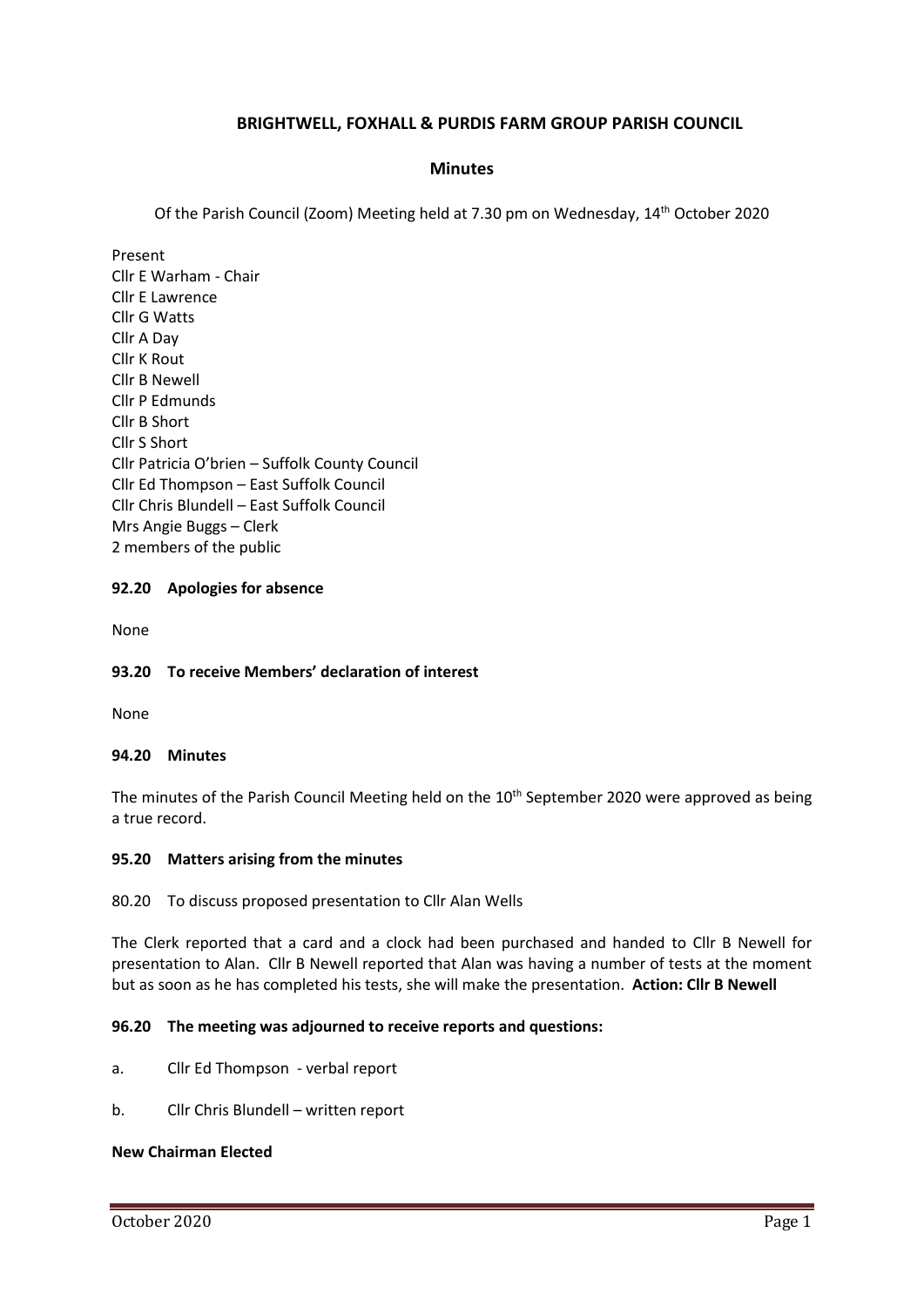East Suffolk Council elected its new chairman at a Virtual Annual Meeting that was held on 23rd September 2020. Cllr Keith Richardson, who represents the Oulton Broad Ward, will be Chairman for the remainder of the 2020/21 Municipal Year, taking on the post from Cllr Colin Hedgley.

# **New Ambitious Local Plan Approved**

East Suffolk Council have adopted the Suffolk Coastal Local Plan. An ambitious strategy to guide and manage new development for the former Suffolk Coastal area in a sustainable and plan led way. It proposes the delivery of at least 6,500 jobs and 9,756 new homes over the period to 2036 supported by the delivery of appropriate infrastructure whilst also setting out an approach to protect, maintain and enhance the high quality built, historic and natural environment, and mitigate and adapt to climate change.

# **New Service for Council Tenants to be Launched**

East Suffolk Council's housing tenants will soon be able to manage their tenancy more easily using a new online service, due to be launched later this year. The new portal, called 'myHome East Suffolk' will be launched by the end of the year and will enable those living in council owned properties to manage payments, request repairs and make appointments quickly and easily. More details about how to sign up for the new service will be released in the coming weeks and all tenants will be contacted directly regarding the new service.

# **Major Funding Boost to help Tackle Homelessness**

East Suffolk Council has been awarded £93,312 in funding as pat of the Government's 'Next Steps Accommodation Programme', to help vulnerable people housed during the pandemic stay in accommodation. Working closely with key partners across the district, the funding will enable the Council to continue to provide accommodation and support for vulnerable people placed under the Covid 19 provisions, including assisting with offers of accommodation in the private rented sector; offering employment and skills support through a personalised one-to-one coaching service delivered by: Access Community Trust; and providing additional emergency beds during the colder Winter months.

# **People Encouraged to stay Safe on our Coast**

A campaign was launched earlier this year to remind residents and visitors about the importance of staying safe on our coast. Throughout the Covid 19 restrictions and particularly since early Summer, the Council's Coastal Management Team has received almost daily reports from concerned land owners, businesses and the community about people climbing on eroding cliffs, climbing on top of sea defences and ignoring signs warning of potential dangers.

The campaign encourages people to visit the coast and enjoy all that there is to see and do but also aims to educate people to take care whilst they are there to ensure that their visit is enjoyable and safe. The campaign launched on social media and with posters and information in prominent local places.

Anyone who notices anything unusual or dangerous about cliffs or any coastal defences, should email [coastalmanagement@eastsuffolk.gov.uk](mailto:coastalmanagement@eastsuffolk.gov.uk) In an emergency always call 999 and ask for the Coastguard.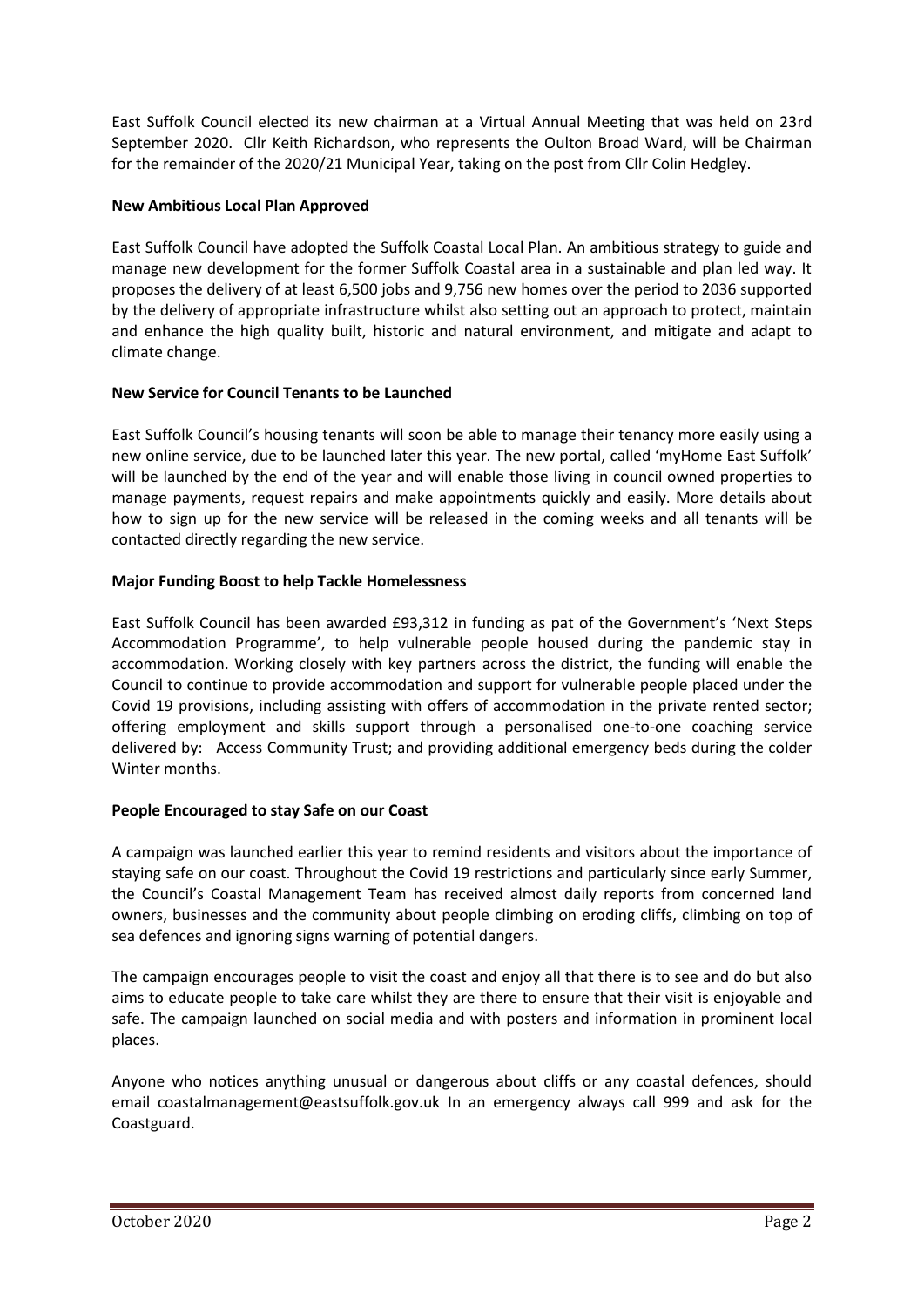If you wish to have further information on any of the foregoing topics or any other district council matter please contact me by email at [chris.blundell@eastsuffolk.gov.uk.](mailto:chris.blundell@eastsuffolk.gov.uk) Otherwise by phone on 01473 622716.

Councillors discussed the possibility of a Village Hall on Purdis Farm. Cllr C Blundell reported that the Parish Council needed to take this forward. Cllr E Warham believed that the Parish Council should have a member of Community Action Suffolk attend the meeting to talk about Village Hall and the amount of land required. It was agreed that the Clerk should set up a Zoom meeting with Community Action Suffolk and as many councillors as possible should attend. **Action: Clerk**

c. Cllr Patricia O'brien – written report

Difficulties and challenges are obvious, and we are all having to adapt to new ways of working. I find coming together on 'zoom', just seeing heads and shoulders and being unable to pick up the nuances that are so much more apparent at 'regular' meetings wearing, in both energy and time. However, it is reassuring for me to inform of the continuing SCC service and below is a resume of recent happenings.

# **£300,00 for Electric vehicle charging points**

100 fast charging points for electric vehicles will be installed in rural parts of Suffolk by SCC. This project is the first to benefit from the council's Suffolk 2020 Fund. This is a £3m fund for the council's own projects that must help address the council's climate emergency declaration. The £300k award will link into the council's existing Plug in Suffolk project. It is the UK's first 'fully open' public fast charging network for electric vehicles. Drivers simply park, plug in and charge using contactless payment.

# **Covid – Investment in recovery**

Collective action was taken on September 25th by Suffolk's public sector leaders to agree recovery from Covid 19.

To kickstart the process, the group agreed in principle to a significant investment of £3.4 million towards key priorities to support Suffolk's communities and businesses. For the first phase of supporting Suffolk's recovery, the following funding was agreed in aiding some of Suffolk's immediate areas of focus:

- **Driving inclusive economic growth** investing in recovery (visitor economy/local investment) and the Suffolk Growth Partnership - £1,302,500m (over three years).
- **Supporting the most vulnerable** hardship funding £800,000.
- **Community safety** tackling gangs and county lines £1,352,202m (over three years).

Whilst it is essential that individual organisations across Suffolk's public sector have their own recovery plans, agreeing funding for these key areas is another sign of the collaborative focus that Suffolk's Public Sector Leaders recognise in supporting their priorities.

# **Sizewell C**

As you will know I have objected to Sizewell C over the months and I am pleased to note that SCC cannot support EDF's Energy plans for the same reasons that I forwarded; those of transport. The strategy remains predominantly lorry-based and unsustainable in its present form. SCC believes that an increased proportion of rail and sea transport is achievable.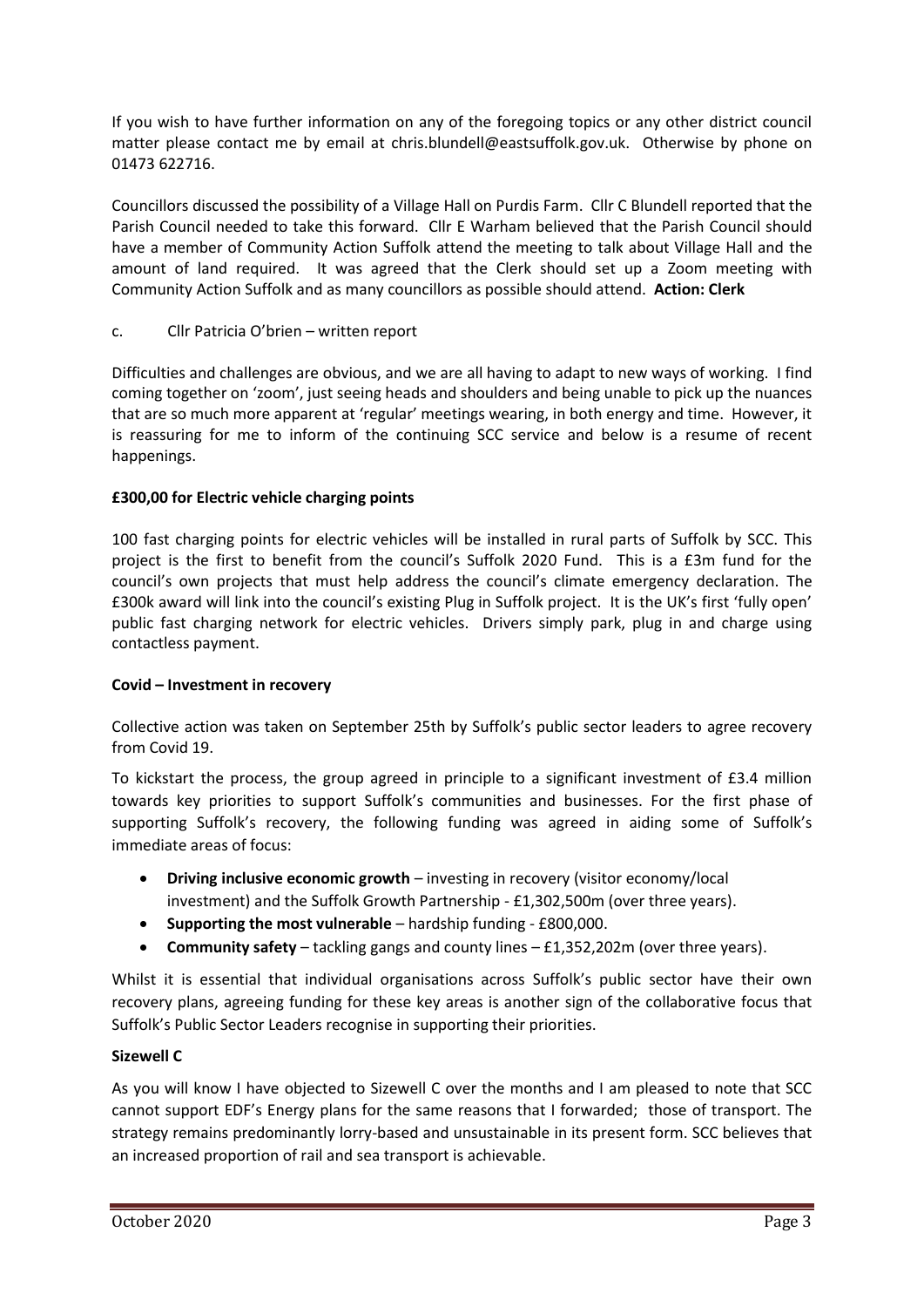# **School places**

Parents and carers can now apply for primary & secondary school places for Sept.2021.

The deadline to secure a place at Suffolk secondary school is October 31st 2020, for primary it is 15th January 2021. All applications received by these dates are processed at the same time, using the schools' oversubscription criteria to prioritise where necessary. Late application processed after those received on time.

It is well to note that before making an application, parents and carers need to consider how they will get their child to and from school. School travel eligibility is based on a child attending nearest suitable school that has a place available. This might not be the catchment area school.

Information available at: suffolkonboard.com/schooltravel plus Suffolk.gov.uk/admissions

## **A new political map for SCC**

New boundaries are being proposed for council divisions in SCC. The Local Government Boundary Commission would like to hear what residents and local organisations think about the proposals.

The Boundary Commission is an independent body that draws boundaries. Presently it is reviewing SCC to be sure that councillors represent the same number of electors. It is proposing that there should be 70 councillors in future: five fewer than at present.

There is a dedicated section on the Commissions website where details of the proposals can be seen and comment on the names of divisions , their boundaries and the number of councillor per division: [https://consultation.lgbce.org.uk/node/18495.](https://consultation.lgbce.org.uk/node/18495)

Views can also be given by email at; [reviews@lgbce.org.uk](mailto:reviews@lgbce.org.uk)

d. To receive questions from members of the public

Mrs Ruth Johnson requested to speak as a member of the public. Mrs Ruth Johnson said that in answer to Cllr Chris Blundell's mention of a new village hall, Foxhall already have a Village Hall and we are up and running so make use of the Village Hall you already have. If you have any questions re my report, please ask me. We are grateful for the donations which have already been received. Myself and the rest of the Committee on the Bucklesham and Foxhall Village Hall have been working very hard to keep the hall running. Mrs Heather Owen spoke briefly about the usage of the Bucklesham and Foxhall Village Hall and reiterated Mrs Ruth Johnson's appeal for funding from BFPF Parish Council. Mrs Heather Owen stated that Foxhall residents use the Bucklesham and Foxhall Village Hall. Mrs Ruth Johnson confirmed that the Village Hall is now open for business and several groups are using it. Mrs Ruth Johnson confirmed that in terms of running costs the Village Hall are breaking even.

#### **To reconvene the meeting**

#### **97.20 To discuss the request from Bucklesham Village Hall for funding support.**

Cllr E Warham opened the meeting by putting forward four possible options for discussion.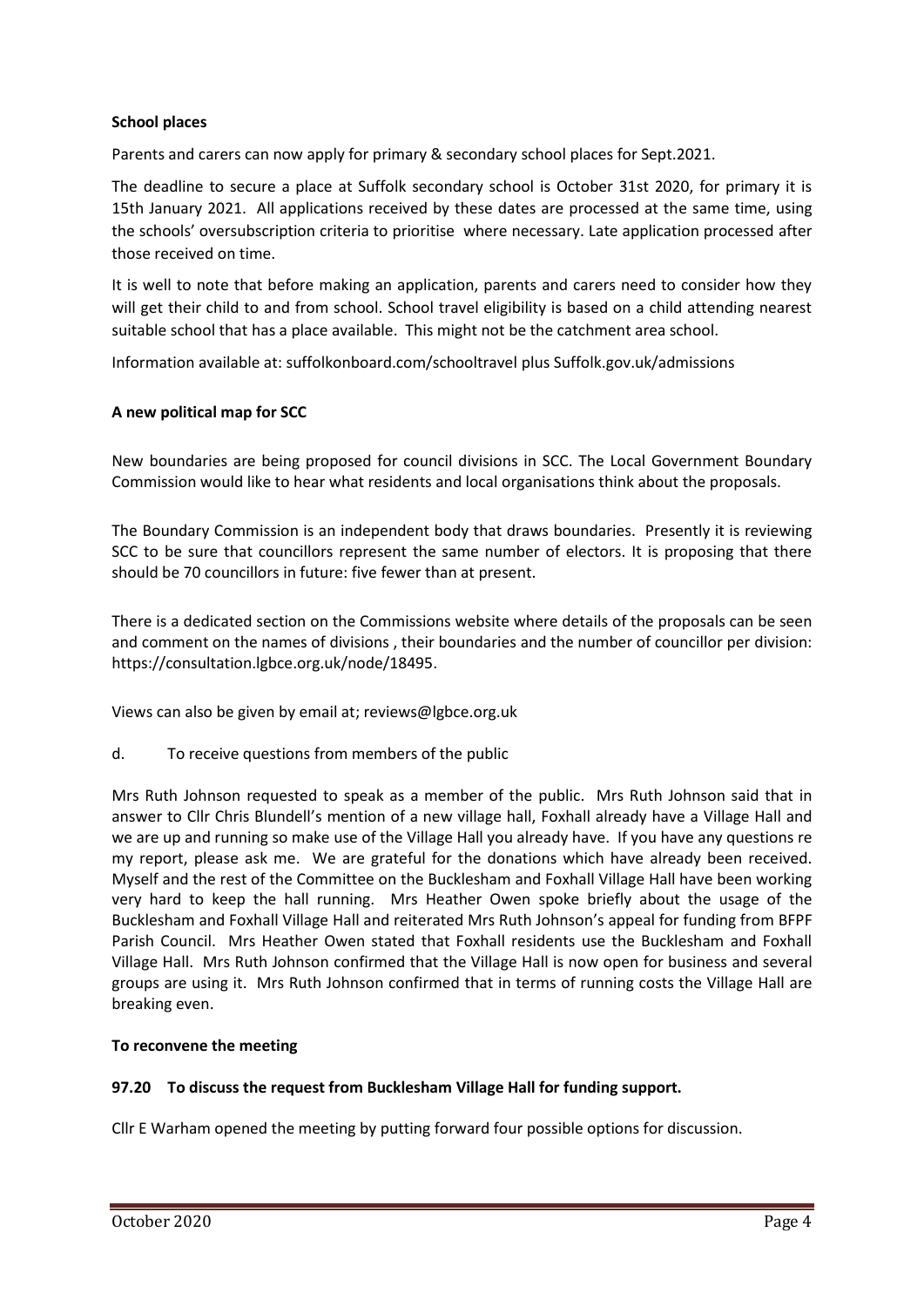- 1. In view of the late arrival of the information received yesterday, and the possibility that not all of you have had time to read it, discussion should be deferred until November meeting.
- 2. We defer discussion until the Covid19 restrictions are over to see if indeed there is any shortfall. That was, and remains, one of the valid points raised in our first response and confirmed by the advice we have been given.
- 3. We decide now that we have no responsibility for funding or contribution to the Bucklesham and Foxhall Village Hall, so all discussion is terminated.
- 4. That possibly we cannot countenance the latest request for funding for a project, the first one being changed, as it constitutes a second request within the same year. We would need to seek advice about that. There is also the fact that our rules say that requests be made in the year preceding the project so that, if it is accepted by councillors as being beneficial to our residents, the sum of money can be factored into next year's budget and not taken out of the current year's funds.

Cllr A Day put forward a proposal that the Parish Council donate £500 to the Bucklesham and Foxhall Village Hall to assist them in the current situation. Cllr E Lawrence stated that it is evident that Covid19 is not going to go away and I am concerned that Bucklesham and Foxhall Village Hall Committee will come back in three months' time for further funding. Cllr E Lawrence stated his proposal was that the Parish Council should not contribute funds to running of the Village Hall. Cllr B Newell stated that it had been established at the last meeting that the Bucklesham and Foxhall Village Hall Committee have a considerable sum of money and what started as a hardship fund request is no longer the case. In the latest correspondence from Ruth Johnson the request has changed, and they are now asking for a contribution to update the urinals. Cllr E Warham stated that the Bucklesham and Foxhall Village Hall Committee have received £15,200 so far in funding. Cllr G Watts stated that the request for funds for updating the urinals comes under the BFPF Parish Council Grant Policy. The Grant Policy mentions "a clear need for funding". I am not entirely convinced that there is a clear need for funding as Covid19 has been covered by the grants they have already been given. If the Bucklesham and Foxhall Village Hall Committee want to put money aside for further emergencies it is not a matter for BFPF Parish Council and we should be considering the application in terms of it being a request for a grant towards the changes to the urinals and that it is not a request for a hardship grant.

Proposal 1: Cllr A Day proposed that the Parish Council make a donation to the Bucklesham and Foxhall Village Hall Committee of £500 but that it should be stated that this is a one-off grant, seconded Cllr G Watts – Voting 6 in favour (Cllr A Day, Cllr G Watts, Cllr P Edmunds, Cllr K Rout, Cllr B Short and Cllr S Short) – 3 against (Cllr E Warham, Cllr B Newell and Cllr E Lawrence).

Proposal 2: Cllr E Lawrence proposed that the Parish Council do not make a donation to the Bucklesham and Foxhall Hall Committee, seconded Cllr B Newell – Voting 3 in favour (Cllr E Warham, Cllr B Newell and Cllr E Lawrence) – 6 against (Cllr A Day, Cllr G Watts, Cllr P Edmunds, Cllr K Rout, Cllr B Short and Cllr S Short).

It was a majority decision that the Parish Council should make a donation to Bucklesham and Foxhall Village Hall of £500 but that it should be stated that this is a one-off grant.

# **98.20 Planning**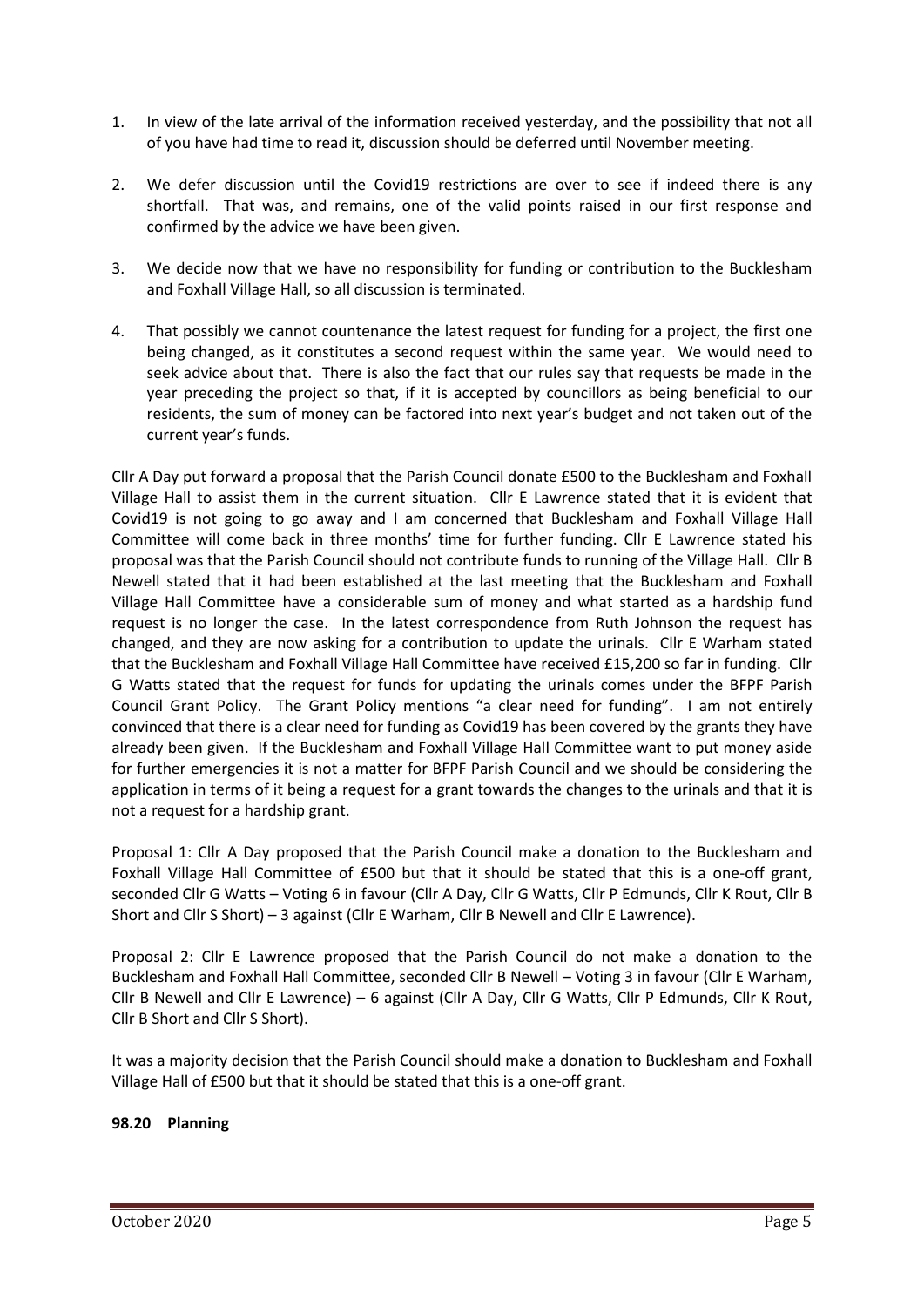The Parish Council Planning Chairman Cllr Graeme Watts gave his report on the following planning applications.

DC/20/2772/FUL – Peeler Elmham Drive Foxhall – Proposed erection of two detached houses with associated parking and landscaping.

PC comments: The Parish Council objects to this application as we consider that the building of two such dwellings will lead to a higher density of development than the surrounding properties and an acceptable change to the existing street scene.

DC comments: Pending

DC/20/2805/FUL – 123 Bucklesham Road Purdis – Erection of 2 detached dwellings with garages following demolition of existing bungalow.

PC comments: No comment was submitted.

DC comments: Refused on the basis of changing the street scene.

DC/20/3015/FUL – Acadis Purdis Farm Drive Purdis – Proposed detached garage.

PC comments: No objection.

DC comments: Withdrawn

DC/20/3262/FUL – Bucklesham Care Home Purdis – 5 bed extension with additional dayspace with extra parking spaces.

PC comments: The Parish Council objects to this application due to the continued concerns expressed by local residents and shared by councillors about the number of cars being parked along Bucklesham Road because there is often insufficient parking space at the Care Home. This has caused inconvenience to surrounding residents and potentially a highway hazard. Despite this issue being raised during the consultation for the recent application DC/20/0955/FUL we do not think that the planning officer fully investigated this issue and did not seek the advice of the Highway Authority. As a result, we object to this application on the specific grounds of highway safety.

DC comments: Pending

DC/20/3442/FUL Molen Bucklesham Road Foxhall – Outdoor detached leisure building to consist of bar area, etc.

PC comments: No objection

DC comments: Pending

DC/20/3438/FUL 148 Bucklesham Road Purdis – 2 storey extension and alterations.

PC comments: The Parish Council objects to this application as we consider that the building of the proposed extension will have a significant detrimental impact on the residential amenity of the occupiers of neighbouring property at number 148a particularly in terms of access to daylight and sunlight. In their letter of objection, the occupiers of number 148a have raised a number of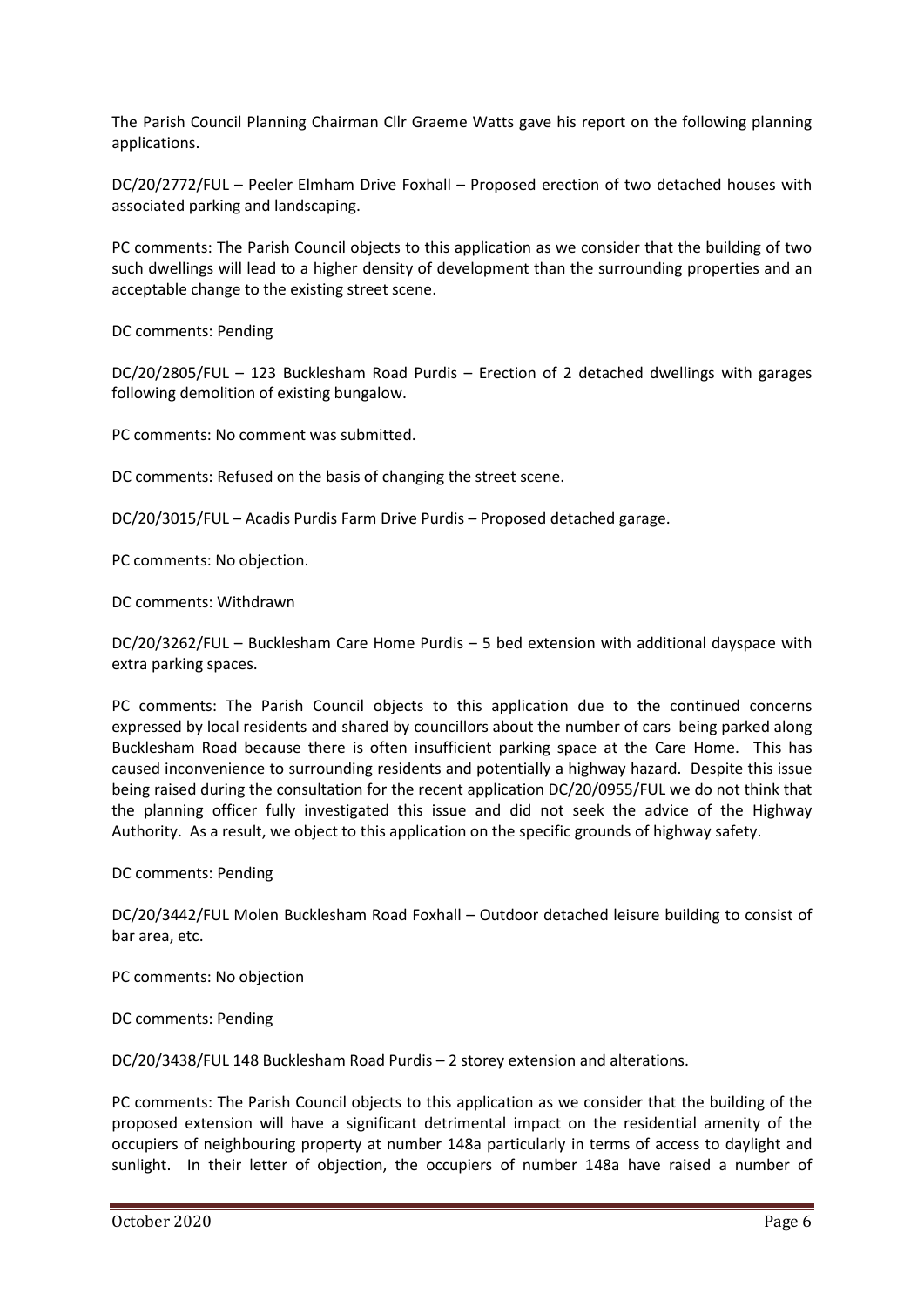concerns which should be carefully considered by the planning officer particularly regarding highway safety and the cumulative effect of approved developments in the immediate area. The issue of highway safety along Bucklesham Road continues to be of concern to the Parish Council.

### DC comments: Pending

DC/20/3593/FUL Brightwell Wood Land Adjacent Lower House Brightwell Street Brightwell – The creation of a nature pond for indigenous species to inhabit.

PC comments: No objection

DC comments: Pending

PC/20/3861/FUL 53 Bucklesham Road Purdis – Increase in boundary fence height.

PC comments: No objection

#### DC comments: Pending

DC/20/4027/CON - Civic Amenity Site Foxhall Road Foxhall Suffolk IP10 0BG – Proposed development to waste management facility

PC comments: Cllr G Watts stated that Councillors all appear to be in favour of the changes. PC should formally support this application.

DC comments: Pending.

DC/20/3950/DRC BT Innovation Site Brightwell Outline planning permission. PC comments: No concerns.

DC comments: Pending.

DC/20/4038/FUL The Bungalow Adjacent High Trees Foxhall Road Foxhall Annex with occasional holiday let usage.

PC comments: The previous application made by High Trees was rejected by EastSuffolk Council and the Planning Inspector. I would suggest that the Parish Council support this application.

#### DC comments: Pending

DC/20/3699/PN3 Straight Road Works Straight Road Foxhall Prior Notification – The proposed development is to change the existing store to a 4 bed residential dwellings.

PC comments: This is not a normal planning application. It is an application that effectively gives permission to go ahead without pre notification request. As far as I can see it does conflict with the new Suffolk Housing Policy. I propose that the Parish Council would like a full application to be submitted so we can consider the application properly. We have not formally been consulted but are being asked for our views.

#### Sizewell C

Cllr G Watts reported that on behalf of the Parish Council he had registered an interest in the proposed construction of Sizewell C with the Planning Inspector.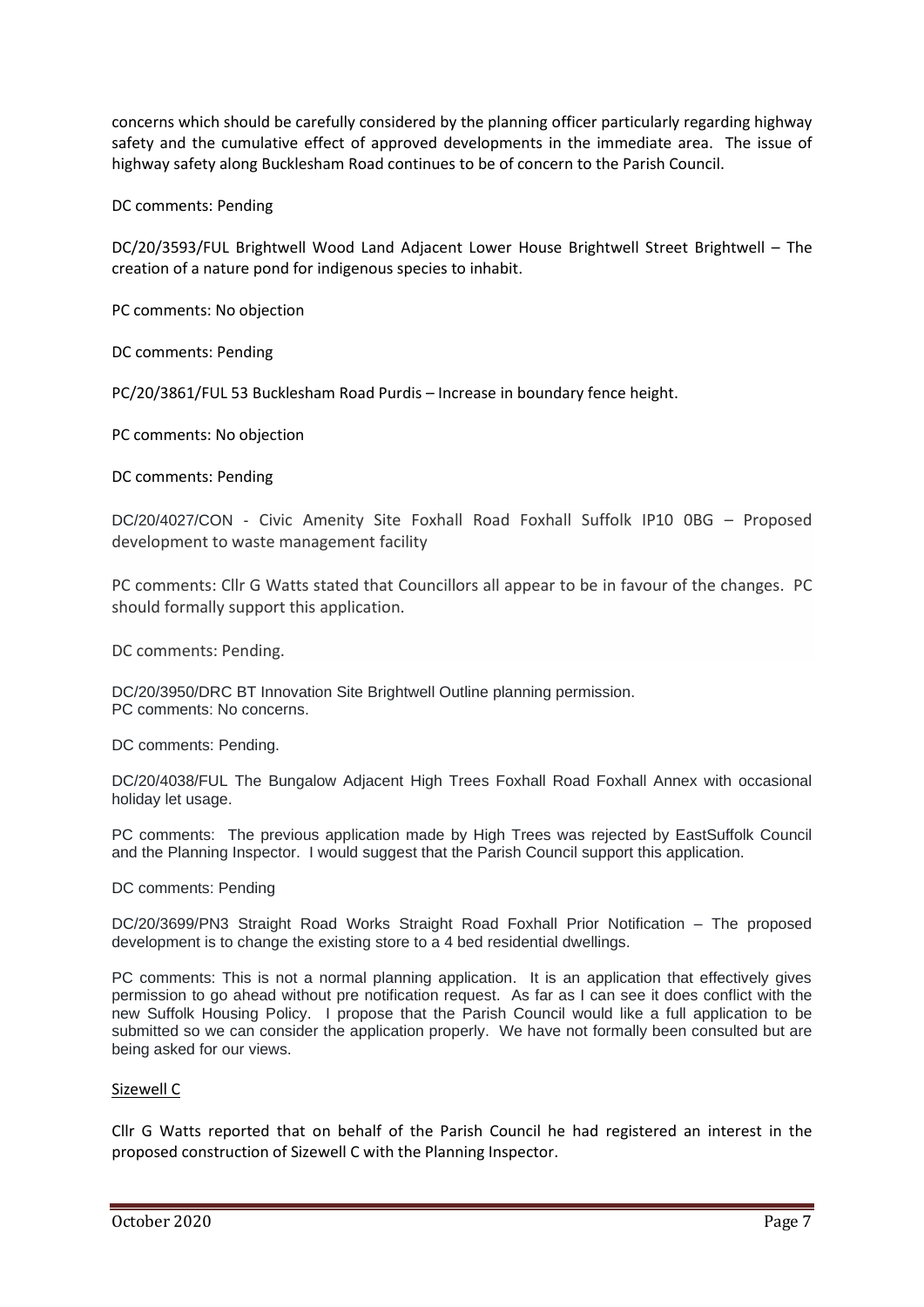# **99.20 To discuss the VAS equipment (approve expenditure to purchase a new battery) / Fly Tipping Cameras**

Cllr E Lawrence reported that the VAS sign had been erected on a post in Bucklesham Road. Cllr E Lawrence also reported that a new battery was required as one of the batteries would no longer charge. Cllr E Lawrence proposed that the Parish Council purchase a new battery at a cost of £81.00 including VAT, seconded Cllr A Day – all in favour.

Cllr E Lawrence reported that there should be 5 positions for siting the VAS sign however only 2 posts have got brackets and that there are 3 brackets which do not appear to have been erected. Cllr E Lawrence to investigate further. **Action: Clerk / Cllr E Lawrence**

The Clerk reported that she had spoken to Ray Walters who is still managing the Fly Tipping Cameras. Ray is happy to continue to monitor the fly tipping although he says that recently there have been less incidents. Cllr A Day reported that he had reported several incidents of fly tipping in the area.

## **100.20 To discuss Straight Road Improvements**

The Clerk reported that she had written to Suffolk County Council Highways instructing them to go ahead with the survey on Straight Road but had received no indication of when this might take place. Patricia O'brien has kindly agreed to donate £1,000 from the Locality Budget to cover part of the cost. Cllr A Day suggested that the Clerk telephone David Chenery Suffolk County Council Highways Manager to discuss. **Action: Clerk**

## **101.20 To discuss the Parish Council purchasing a Zoom subscription**

Cllr E Lawrence had asked for the Zoom subscription to be placed on the agenda as he felt that the Parish Council should have their own subscription. Following discussion Cllr E Lawrence proposed that the Parish Council purchase a Zoom subscription, seconded Cllr E Warham – all in favour. The Clerk reported that this would need to be paid for on a credit card and she was happy to use her personal card and reclaim the money back from the Parish Council. **Action: Clerk**

# **102.20 To approve SALC new councillor training**

The Clerk reported that the Parish Council has four new councillors which may wish to undertake training. Cllr B Short and Cllr S Short had already indicated that they would like to attend and had selected dates to attend. Cllr P Edmunds and Cllr K Rout also indicated they would like to attend. The Clerk agreed to send details of SALC Zoom courses and dates available. Cllr E Warham proposed that the Parish Council should fund SALC Zoom courses for four new councillors at a cost of £150 per person making a total expenditure of £600, seconded Cllr B Newell – all in favour. **Action: Clerk / Cllr B Short, Cllr S Short, Cllr P Edmunds and Cllr K Rout.**

#### **103.20 To discuss Quiet Lanes**

It was agreed that this item should be deferred until the November 2020 meeting to enable councillors to have more time to consider the relevant documents. **Action: Clerk / All Councillors**

#### **104.20 Finance**

**Income**